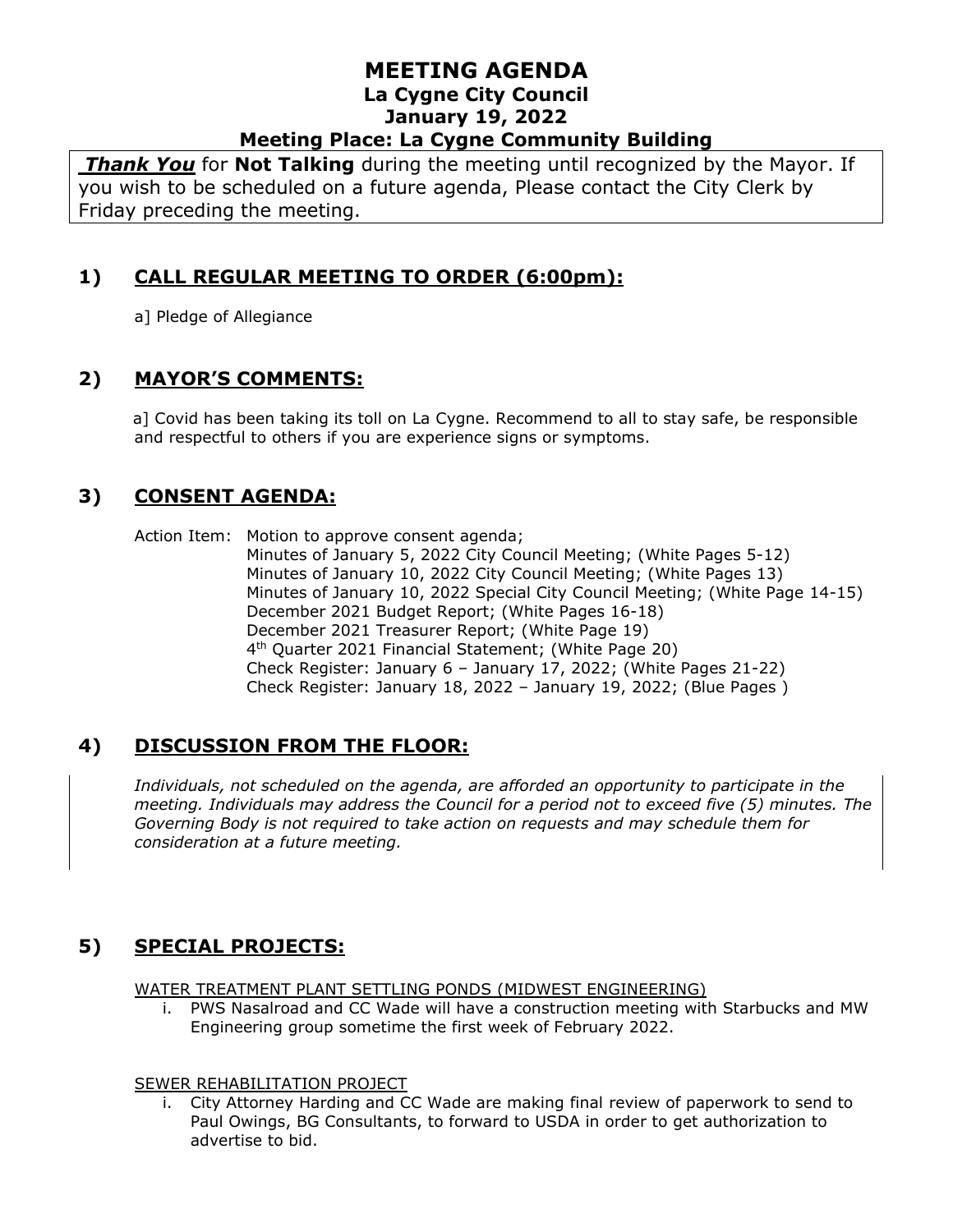## **5) SPECIAL PROJECTS:**

KDOT CCLIP IMPROVEMENT PROJECT

i. Project scheduled for March 2022.

PUBLIC SAFETY BUILDING (FIRE STATION/POLICE DEPARTMENT)

i. CC Wade is working with Fire Chief Nasalroad and Chief Fenoughty to complete the details on the application.

AMERICAN RESCUE PLAN FUNDS (ARPA)

i. First reporting deadline is on April 2022.

#### HEAL GRANT PROGRAM

i. The City of La Cygne was informed our Community Building revitalization project was not selected for a Historic Economic Asset Lifeline (HEAL) grant award. There were many worthy projects submitted from across the state and limited available funding made the selection process very competitive. KS Dept of Commerce is continuing to work to find new funding opportunities that could allow for future HEAL grant programs.

### **6) REPORTS OF CITY OFFICERS:**

- $\checkmark$  City Attorney Burton Harding (Blue Pages)
- $\checkmark$  Police Chief Tina Fenoughty (Blue Pages)
- $\checkmark$  Codes Officer Allison Fox (Blue Pages )
- ✓ Public Works Department Dan Nasalroad (Blue Pages )
- $\checkmark$  Fire Chief Dan Nasalroad
- $\checkmark$  City Clerk Jodi Wade (Blue Pages)

# **7) REPORTS OF COUNCIL COMMITTEES:**

- a] Water & Gas---------------------------------------Danny Curtis------- Keith Stoker
- b] Street ---------------------------------------------Thomas Capp------- Jerome Mitzner
	- $\checkmark$  RFQs for Stormwater Master Plan were submitted January 17, 2022. We received RFQs from four (4) Consulting firms.
- c] Sewer----------------------------------------------Keith Stoker------- Thomas Capp
- d] Public Safety---------------------------------------Jerome Mitzner------ Keith Stoker  $\checkmark$  A guide for renters, landlords and homeowners

| e] Community Building------------------------------- David Brenneman - Thomas Capp   |
|--------------------------------------------------------------------------------------|
| f] Employee Relations & Training------------------ Jerome Mitzner ----- Danny Curtis |
|                                                                                      |
| h] Park (La Cygne Community Park Board Council Rep) --------------- David Brenneman  |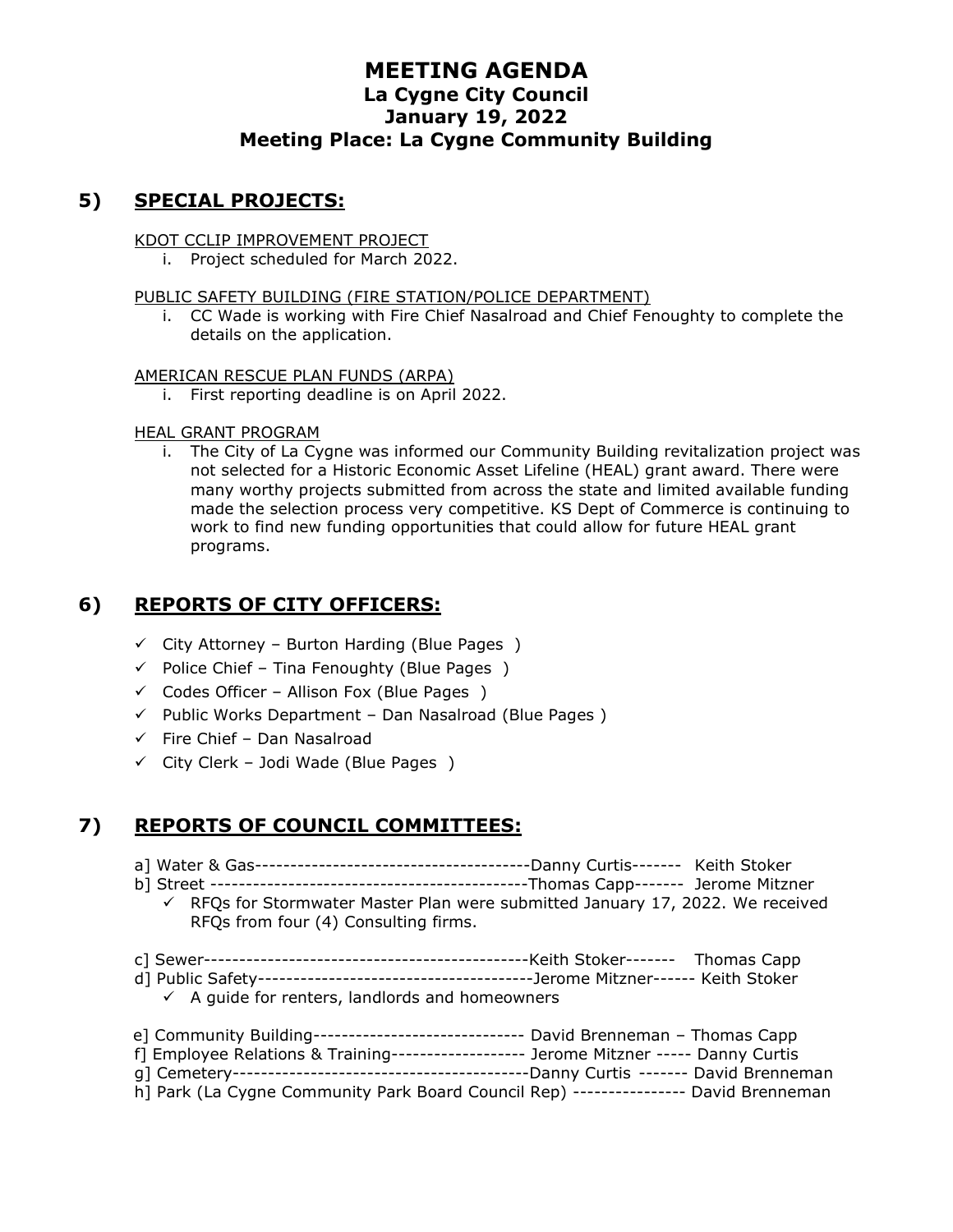### **8) SPECIAL COMMITTEE REPORTS:**

- a] Emergency Management None
- b] Chamber of Commerce None
- c] Planning & Zoning Commission Meeting with IBTS was moved to January 27, 2022.

d] La Cygne Community Park Board – Annual meeting of Park Board January 25, 2022 at 5:00pm at the La Cygne Community Building. The County Commissioners appointed a person to fill the vacant set on the Lincoln Township. CC Wade will reach out to the Lincoln Township board to find out who is the Township Trustee and when they are able to meet for the annual Board of Trustee meeting for the park.

### **10) UNFINISHED BUSINESS:**

a] 307 Swan Street. Property owned by Lincoln Township. AMR has moved out of the building in to the new location. Would the City of La Cygne have any interest in leasing the building from Lincoln Township?

b] Ordinance No. \_\_\_ annexing land to the City of La Cygne, Kansas **(Tabled until January 2022 meeting)**

c] Resolution No. 02-17 regarding maintenance of streets within the Linn County Industrial Park, La Cygne, Kansas. **(Tabled until January 2022 meeting)**

d] Installation of an electrical pedestal in Thayer Park to provide power at the small shelter during Halloween and Christmas. CC Wade can get a quote from an electrician and Evergy regarding the installation of a pedestal and meter. The Chamber meeting was cancelled for January and will reconvene in February 2022.

# **11) NEW BUSINESS**

a] Purchase Order No. 2022-1 in the amount of \$1400 for two (2) metal racks to haul and store the Christmas Pole Light decorations. (White Pages 23)

b] Sean Boylan with STC towers reached out in order to determine if the City would be interested in negotiating an additional 25-year lease that is payable at the conclusion of the current 25-year lease for the Verizon tower which was recently built? (Blue Pages )

c] Randy Knox, Verizon, reached out regarding an acquisition between MCImetro Access Transmission Services LLC d/b/a Verizon Access Transmission services (MCImetro) who will acquire the fiber-optic cable of its affiliate, Verizon Wireless Services, LLC, on or around June 20, 2022. MCImetro has no plans to construct any additional fiber facilities and will not own, or operate any wireless equipment anywhere within your community. Randy will be emailing a map to CC Wade as soon as he receives it showing where the cable runs either in or near the City of La Cygne. The cable was put in sometime in the late 1990s by KFN. MCImetro requests information and forms required by our city in order for MCImetro to occupy the public right-of-way with these acquired facilities.